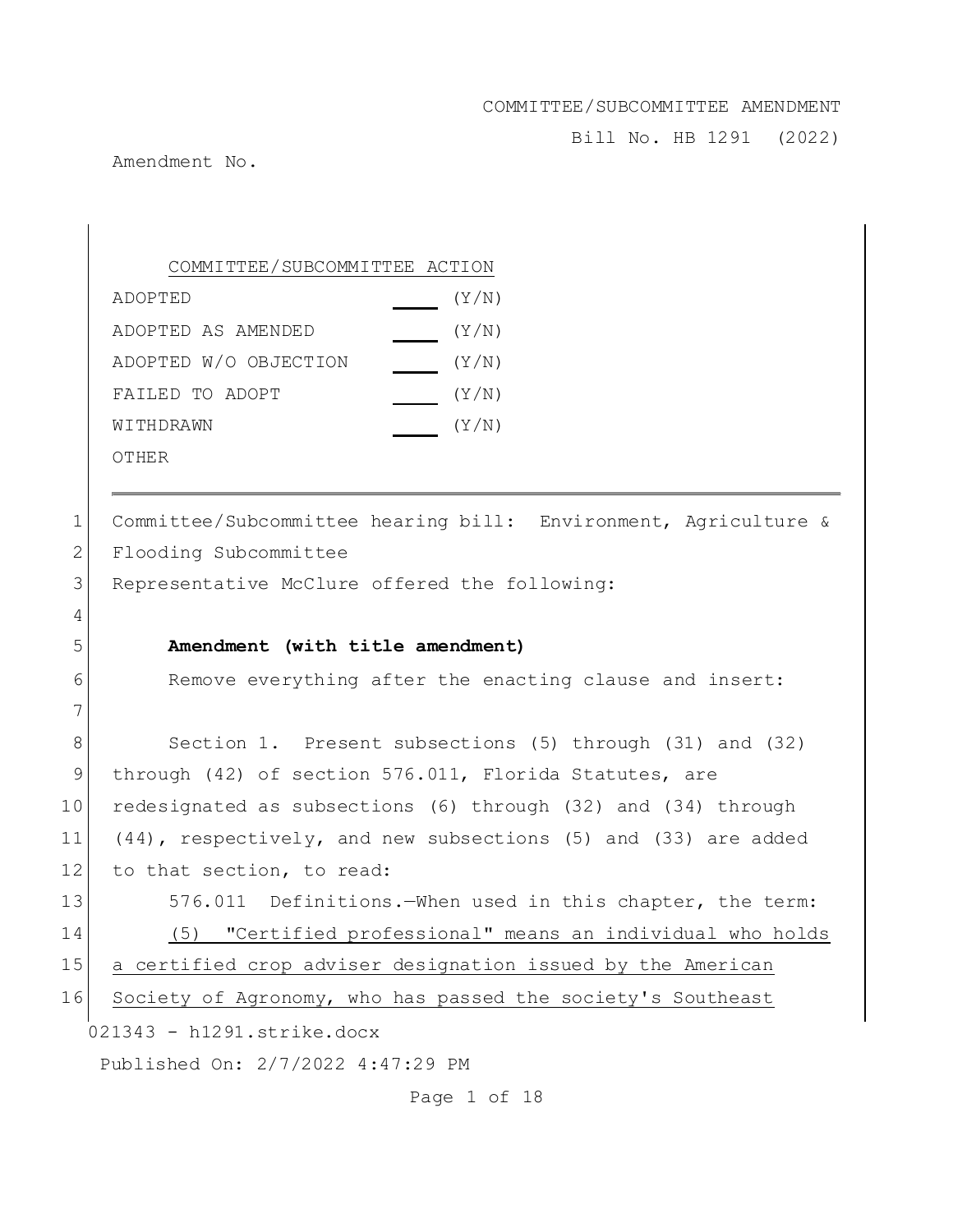Bill No. HB 1291 (2022)

Amendment No.

| 17 | Region Certified Crop Adviser Exam, who holds a 4R Nutrient      |
|----|------------------------------------------------------------------|
| 18 | Management Specialty certification, and whose credentials have   |
| 19 | been verified by the society's Florida Certified Crop Adviser    |
| 20 | Board.                                                           |
| 21 | (33) "Site-specific nutrient management" means the               |
| 22 | application of nutrients in accordance with s. 576.045(4).       |
| 23 | Section 2. Section 576.045, Florida Statutes, is amended         |
| 24 | to read:                                                         |
| 25 | 576.045 Nitrogen and phosphorus; findings and intent;            |
| 26 | fees; purpose; best management practices; waiver of liability;   |
| 27 | compliance; rules; exclusions; expiration.-                      |
| 28 | FINDINGS AND INTENT.-<br>(1)                                     |
| 29 | (a) The Legislature finds that:                                  |
| 30 | Nitrogen and phosphorus residues have been found in<br>1.        |
| 31 | groundwater, surface water, and drinking water in various areas  |
| 32 | throughout this the state at levels in excess of established     |
| 33 | water quality standards. The Legislature further finds that some |
| 34 | fertilization-management practices could be a source of such     |
| 35 | contamination.                                                   |
| 36 | Nutrient application rate recommendations are presently<br>2.    |
| 37 | under review by the University of Florida Institute of Food and  |
| 38 | Agricultural Sciences so that they can reflect the latest        |
| 39 | methods of producing agricultural commodities and changes to     |
| 40 | nutrient application practices which are appropriate due to      |
| 41 | disease, new crop varieties, changes in United States Department |
|    | 021343 - h1291.strike.docx                                       |
|    | Published On: 2/7/2022 4:47:29 PM                                |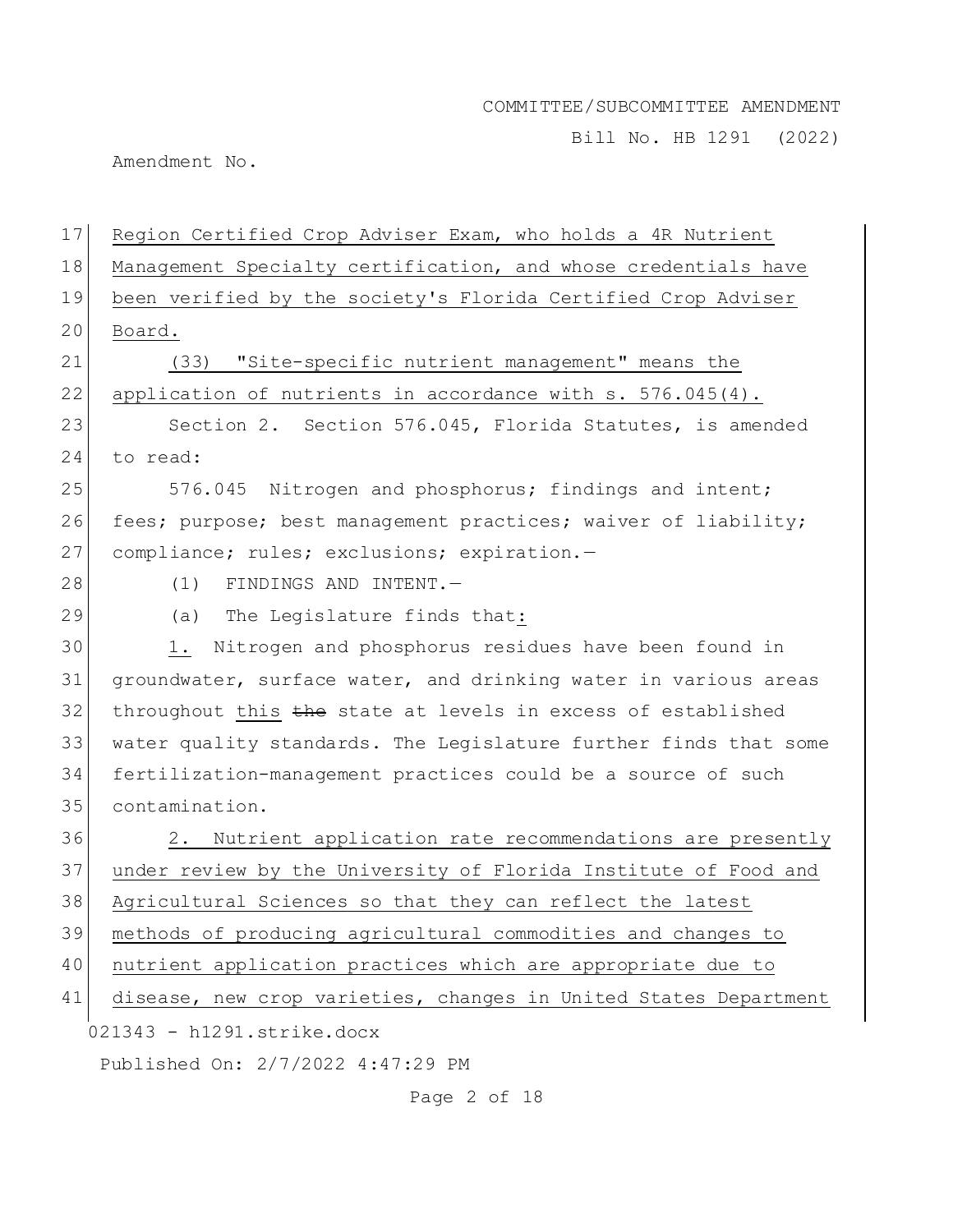Bill No. HB 1291 (2022)

Amendment No.

021343 - h1291.strike.docx Published On: 2/7/2022 4:47:29 PM Page 3 of 18 42 of Agriculture Agricultural Marketing Service standards, growing 43 techniques, and market conditions. 44 3. To gain efficiency and be able to compete successfully 45 with foreign producers that benefit from lower costs of 46 production and favorable trade conditions, many producers in 47 this state grow more product per acre, resulting in higher 48 production at lower overall costs. This high-efficiency crop 49 production requires nutrient application to be based on the 50 intensity of production on a per-acre basis, rather than the 51 lower per-acre production on which past research based its 52 recommended nutrient application rate. 53 4. Florida citrus faces challenges that include citrus 54 greening, citrus canker, windstorms, a freeze in 2022 that 55 resulted in the smallest citrus harvest since 1946, labor and 56 supply chain shortages in 2022, and other events that result in 57 the fruit not being harvested. In order to continue production 58 of this state's iconic crop, nutrient application rates must 59 reflect fruit grown on the tree after the bloom during the 60 growing season and not fruit ultimately harvested for market 61 delivery. 62 (b) It is the intent of the Legislature to: 63 1. Improve fertilization-management practices as soon as  $64$  practicable in a way that protects this the state's water 65 resources and preserves a viable agricultural industry. This 66 goal is to be accomplished through research concerning best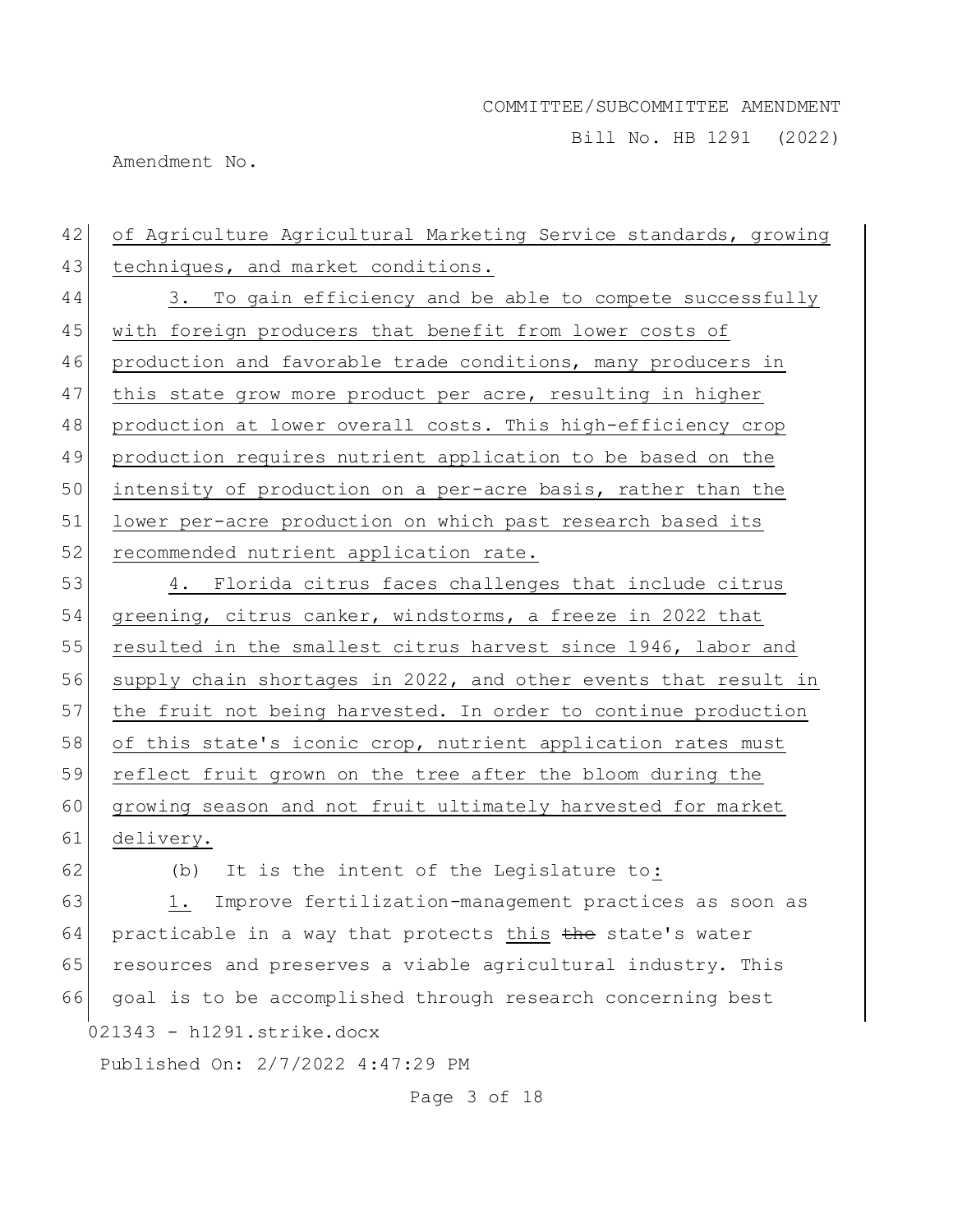Bill No. HB 1291 (2022)

Amendment No.

021343 - h1291.strike.docx Published On: 2/7/2022 4:47:29 PM 67 management practices and education and incentives for the 68 agricultural industry and other major users of fertilizer. 69 2. Accommodate continued citrus production without 70 interruption as research to formally revise nutrient application 71 rates is completed. 72 3. Authorize the use of site-specific nutrient management 73 for Florida citrus to adjust recommended nutrient application 74 rates when site-specific nutrient management is supported by 75 written recommendations from a certified professional and 76 documented using production and field data that is retained for 77 review during the best management practices implementation 78 verification process.  $79$  (2) FEES. 80 (a) In addition to the fees imposed under ss. 576.021 and 81 576.041, the following supplemental fees shall be collected and 82 paid by licensees for the sole purpose of implementing this 83 section: 84 1. One hundred dollars for each license to distribute 85 fertilizer. 86 2. One hundred dollars for each specialty fertilizer 87 registration. 88 3. Fifty cents per ton for all fertilizer that contains 89 nitrogen or phosphorus and that is sold in this state. 90 (b) All fees paid to the department under this section are 91 due and payable at the same time and in the same manner as the

Page 4 of 18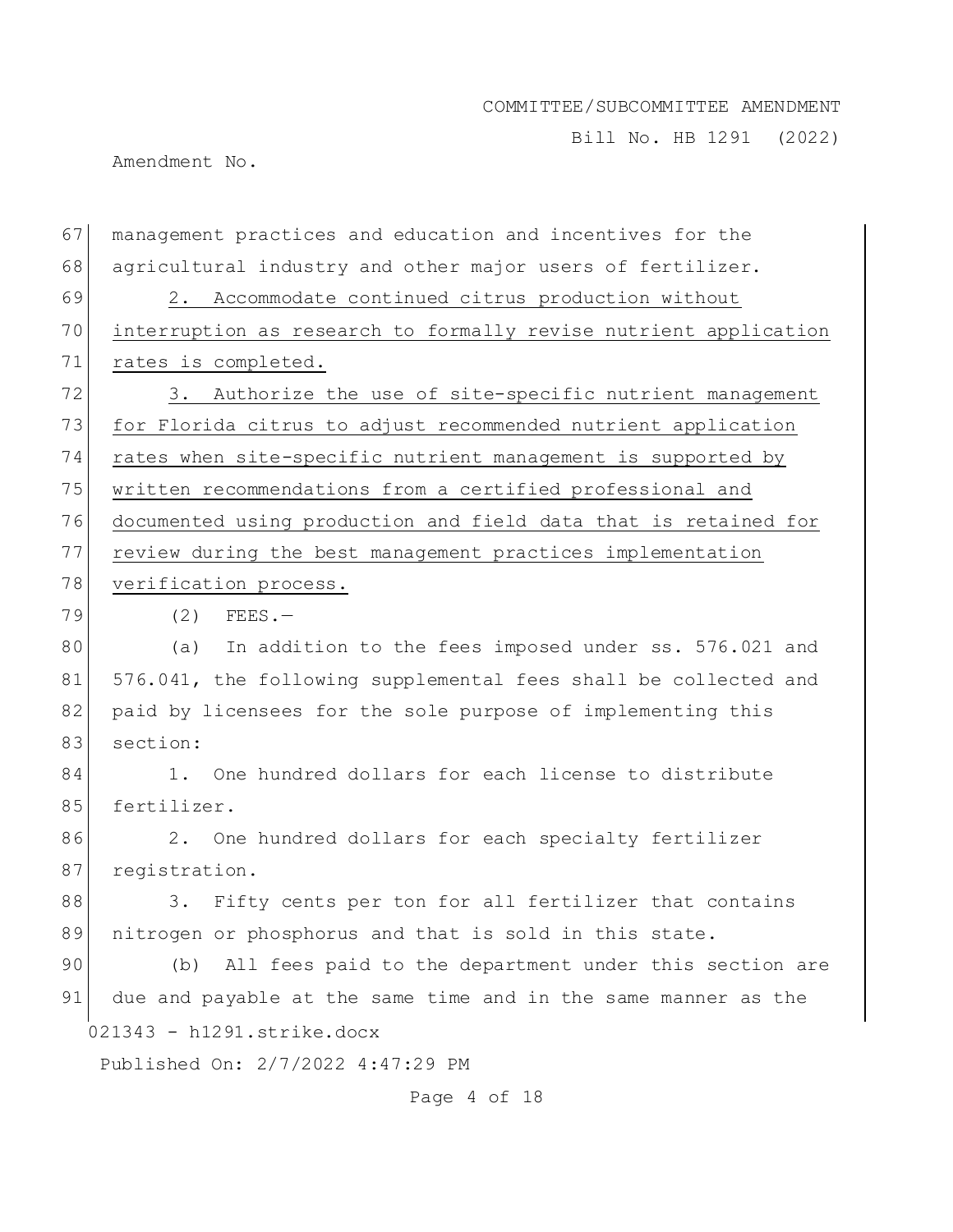Bill No. HB 1291 (2022)

Amendment No.

92 fees specified in ss. 576.021 and 576.041 and are subject to all 93 provisions contained in those sections.

94 (c) All fees paid under this section must be deposited 95 into the General Inspection Trust Fund and are exempt from the 96 provisions of s. 215.20. These funds are to be appropriated 97 annually to the department and allocated according to a 98 memorandum of understanding between the department and the 99 Department of Environmental Protection. The allocation of 100 indirect costs to these funds by any state agency is 101 specifically prohibited.

102 (3) USE OF FUNDS PURPOSE. The funds collected pursuant to 103 subsection (2) must be used by the department for:

104 (a) Research, development, demonstration, and 105 implementation of suitable interim measures, best management 106 practices, or other measures used to achieve state water quality 107 standards for nitrogen and phosphorus criteria, including site-108 specific nutrient management. Implementation of interim 109 measures, best management practices, and other measures may 110 include cost-sharing grants, technical assistance, 111 implementation tracking, and conservation leases or other 112 agreements for water quality improvement.

113 (b) Completing the analysis, research plan and 114 recommendations, and report required under paragraph (4)(b).

021343 - h1291.strike.docx 115 (c) (b) Approving, adopting, publishing, and distributing 116 interim measures, best management practices, or other measures.

Published On: 2/7/2022 4:47:29 PM

Page 5 of 18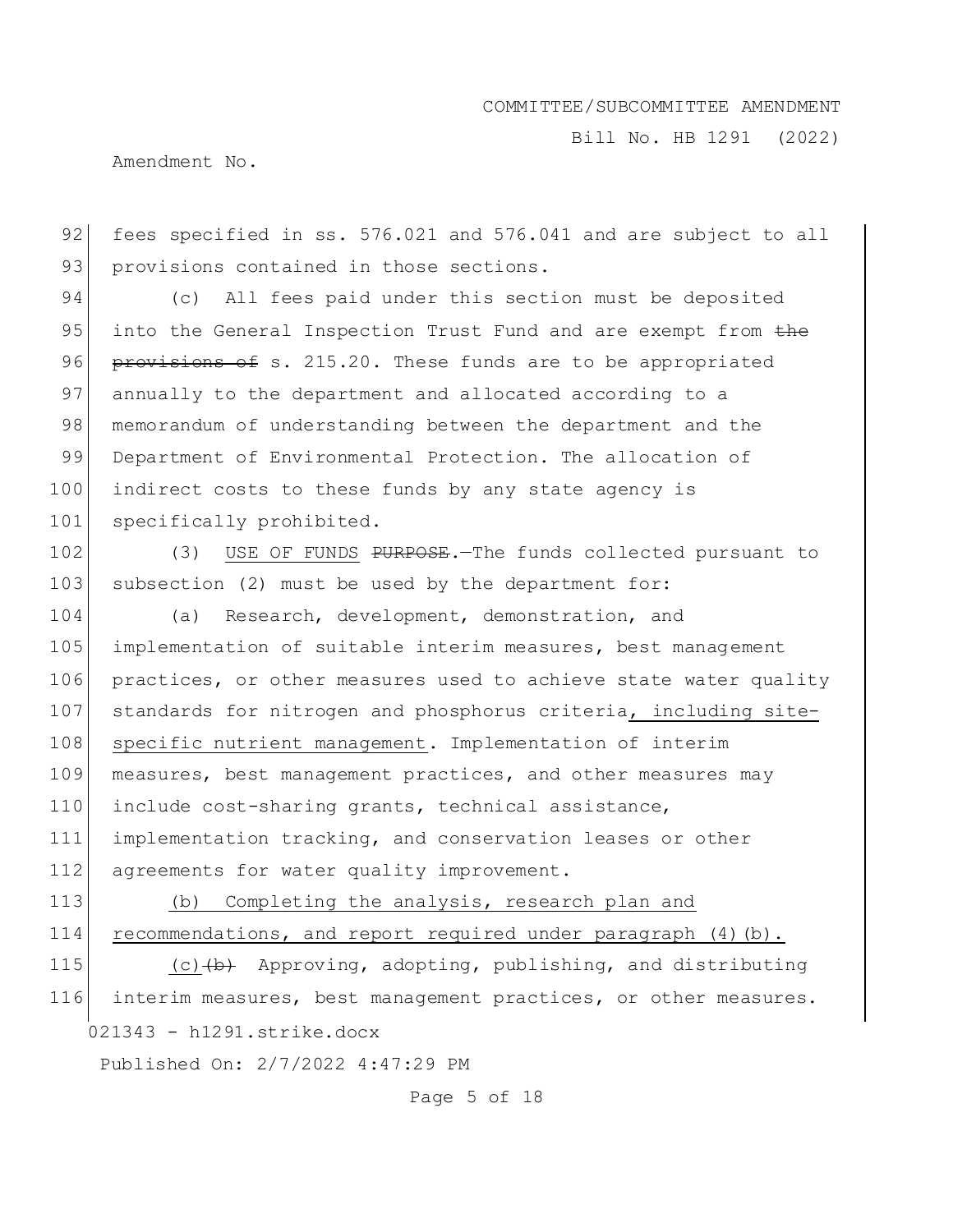Bill No. HB 1291 (2022)

Amendment No.

 In the process of developing, approving, and adopting interim measures, best management practices, or other measures, the department shall consult with the Department of Environmental 120 Protection, the Department of Health, the water management districts, environmental groups, the fertilizer industry, and 122 representatives from the affected farming groups.

123 (d) $\left\{ \left( e \right)$  Reimbursing the Department of Environmental 124 Protection for costs incurred which are associated with:

125 1. Monitoring and verifying the effectiveness of the 126 interim measures, best management practices, or other measures 127 approved and adopted under subsection (7)  $\left(6\right)$  at representative 128 sites. The Department of Environmental Protection shall use its 129 best professional judgment in making the initial determination 130 of the effectiveness of the interim measures, best management 131 practices, or other measures.

132 2. Sampling, analysis, and restoration of potable water 133 supplies, pursuant to s. 376.307, found to contain levels of 134 nitrate in excess of state water quality standards, which excess 135 is determined to be the result of the application of fertilizers 136 or other soil-applied nutritional materials containing nitrogen. 137

138 This subsection must be implemented through a memorandum of 139 understanding between the department and the Department of 140 Environmental Protection.

141 (4) SITE-SPECIFIC NUTRIENT MANAGEMENT.

021343 - h1291.strike.docx

Published On: 2/7/2022 4:47:29 PM

Page 6 of 18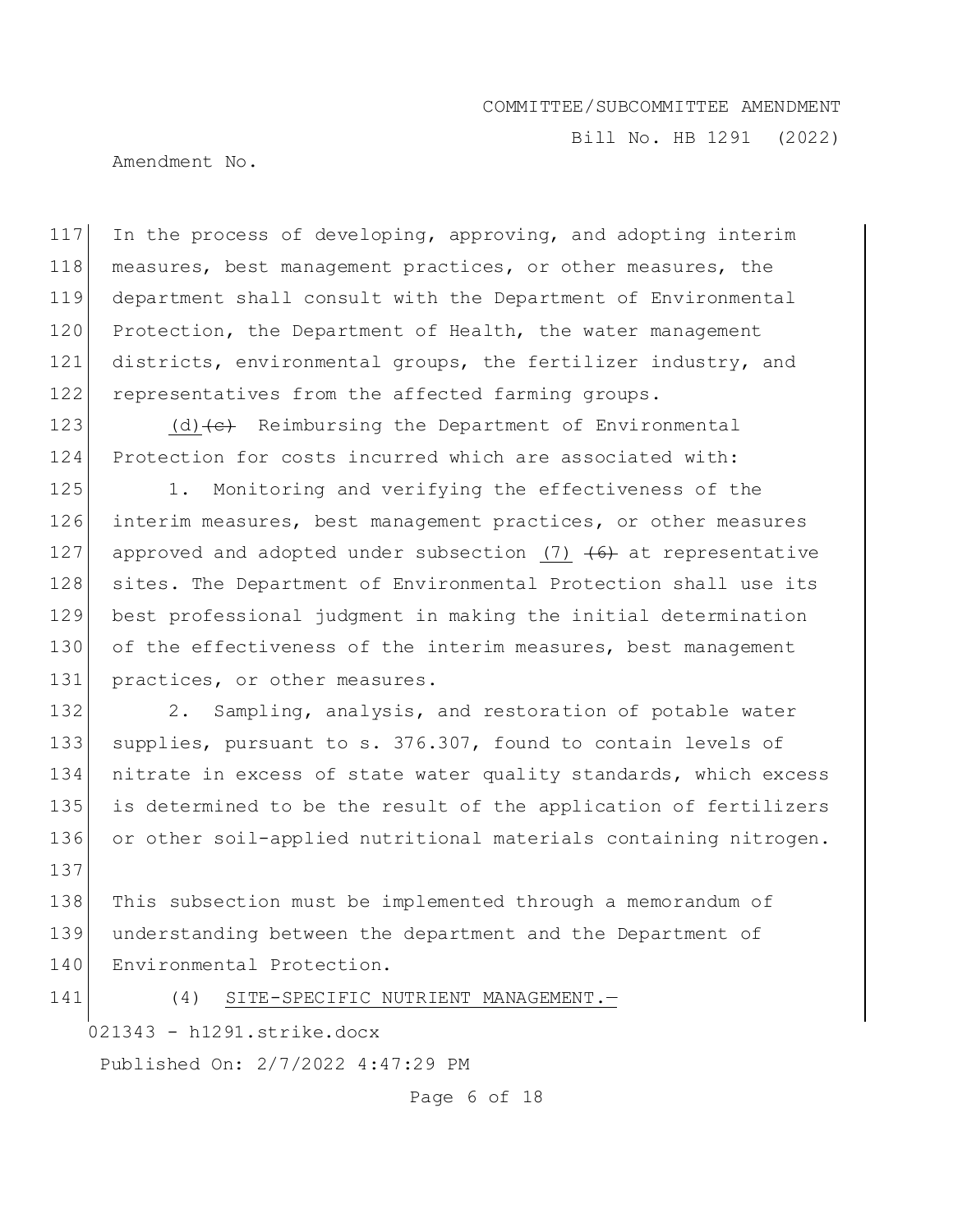Bill No. HB 1291 (2022)

Amendment No.

| 142 | (a) The use of site-specific nutrient management to tailor       |
|-----|------------------------------------------------------------------|
| 143 | recommended nutrient application rates is authorized for citrus  |
| 144 | crops where site-specific nutrient management is supported by a  |
| 145 | certified professional.                                          |
| 146 | 1. When recommended nutrient application rates published         |
| 147 | by the Institute of Food and Agricultural Sciences at the        |
| 148 | University of Florida or other state universities and Florida    |
| 149 | College System institutions that have agricultural research      |
| 150 | programs are not appropriate for a specific producer due to soil |
| 151 | conditions, disease, crop varieties, subsequent crop rotations,  |
| 152 | planting density, market requirements, or site-specific          |
| 153 | conditions, written recommendations from a certified             |
| 154 | professional may be used to tailor the recommended nutrient      |
| 155 | application rates for that producer. The determination that the  |
| 156 | published nutrient application rates are not appropriate and the |
| 157 | recommendation for the tailoring of nutrient application rates   |
| 158 | must be documented with one or more of the following records, as |
| 159 | appropriate: soil tests, plant tissue tests, pathology reports,  |
| 160 | yield response curves, growth records, or site-specific          |
| 161 | conditions, together with records specifying the application     |
| 162 | rate, the types or forms of nutrients used, the nutrient sources |
| 163 | used, and the placement and timing of the nutrient sources. A    |
| 164 | producer must retain the records for 5 years to support the use  |
| 165 | of site-specific nutrient management.                            |

021343 - h1291.strike.docx

Published On: 2/7/2022 4:47:29 PM

Page 7 of 18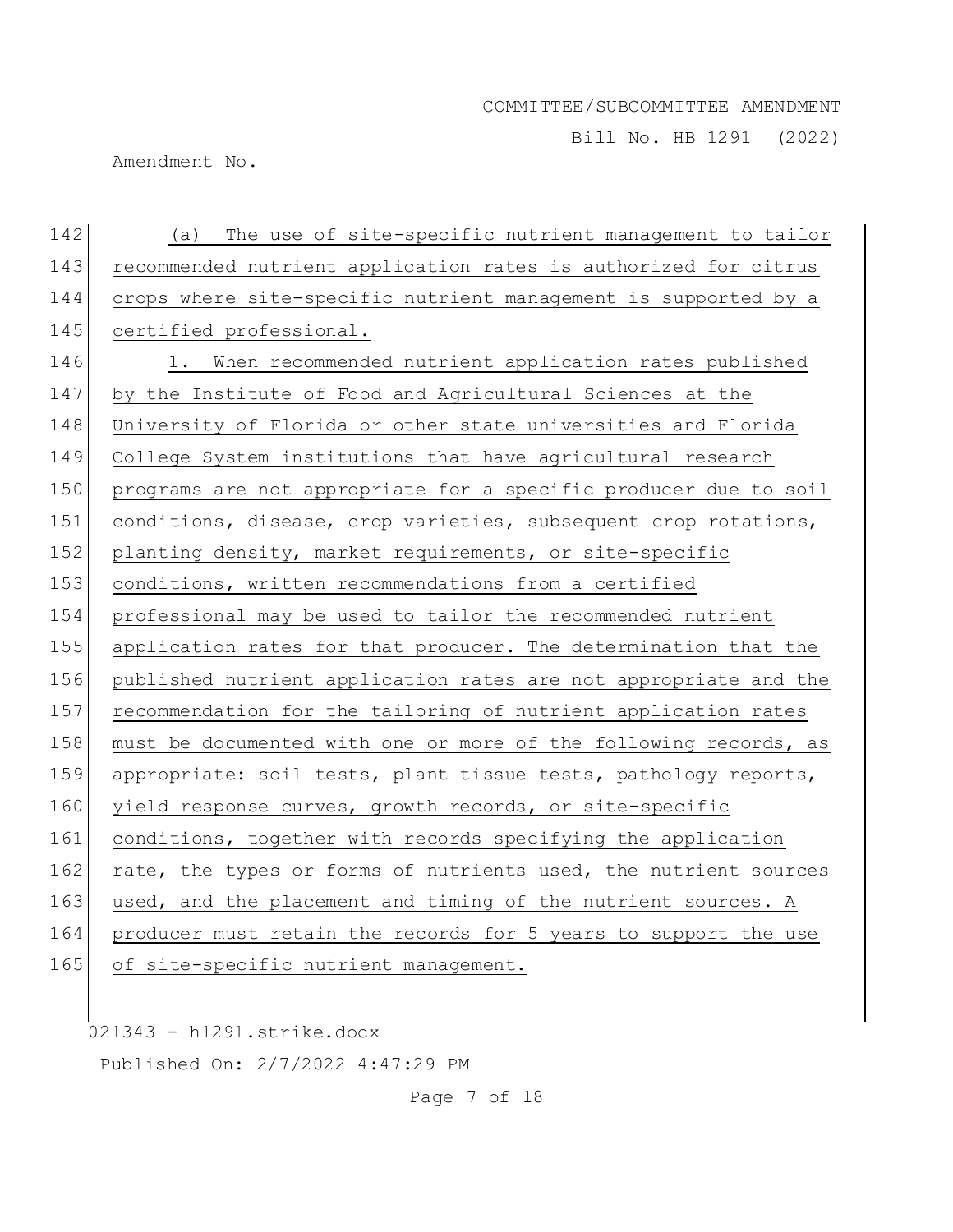Bill No. HB 1291 (2022)

Amendment No.

021343 - h1291.strike.docx Published On: 2/7/2022 4:47:29 PM 166 2. Citrus producers using site-specific nutrient 167 management must be enrolled in and implementing all other best 168 management practices adopted by the department and identified in 169 the enrolled notice of intent required under subsections (5) and 170 (6) and s. 403.067(7)(c). 171 3. Notwithstanding any other law, citrus producers 172 implementing site-specific nutrient management in compliance 173 with this section are provided a presumption of compliance with 174 state water quality standards, may rely on the waiver of 175 liability in subsection  $(5)$ , and may be deemed to be in 176 compliance with s.  $403.067(7)(c)$  and subsections (5) and (6). 177 (b) The University of Florida Institute of Food and 178 Agricultural Sciences shall analyze the use of site-specific 179 nutrient management for crops other than citrus and crop 180 rotations, develop a research plan and interim recommendations 181 for implementation of site-specific nutrient management, and 182 submit a report to the Governor, the President of the Senate, 183 and the Speaker of the House of Representatives by December 31, 184 2022. 185 (5) WAIVER OF LIABILITY. - Notwithstanding any other 186 **provision of** law, the Department of Environmental Protection may 187 not is not authorized to institute proceedings against any 188 person or the Federal Government under the provisions of s. 189 376.307(5) to recover any costs or damages associated with 190 nitrogen or phosphorus contamination of groundwater or surface

Page 8 of 18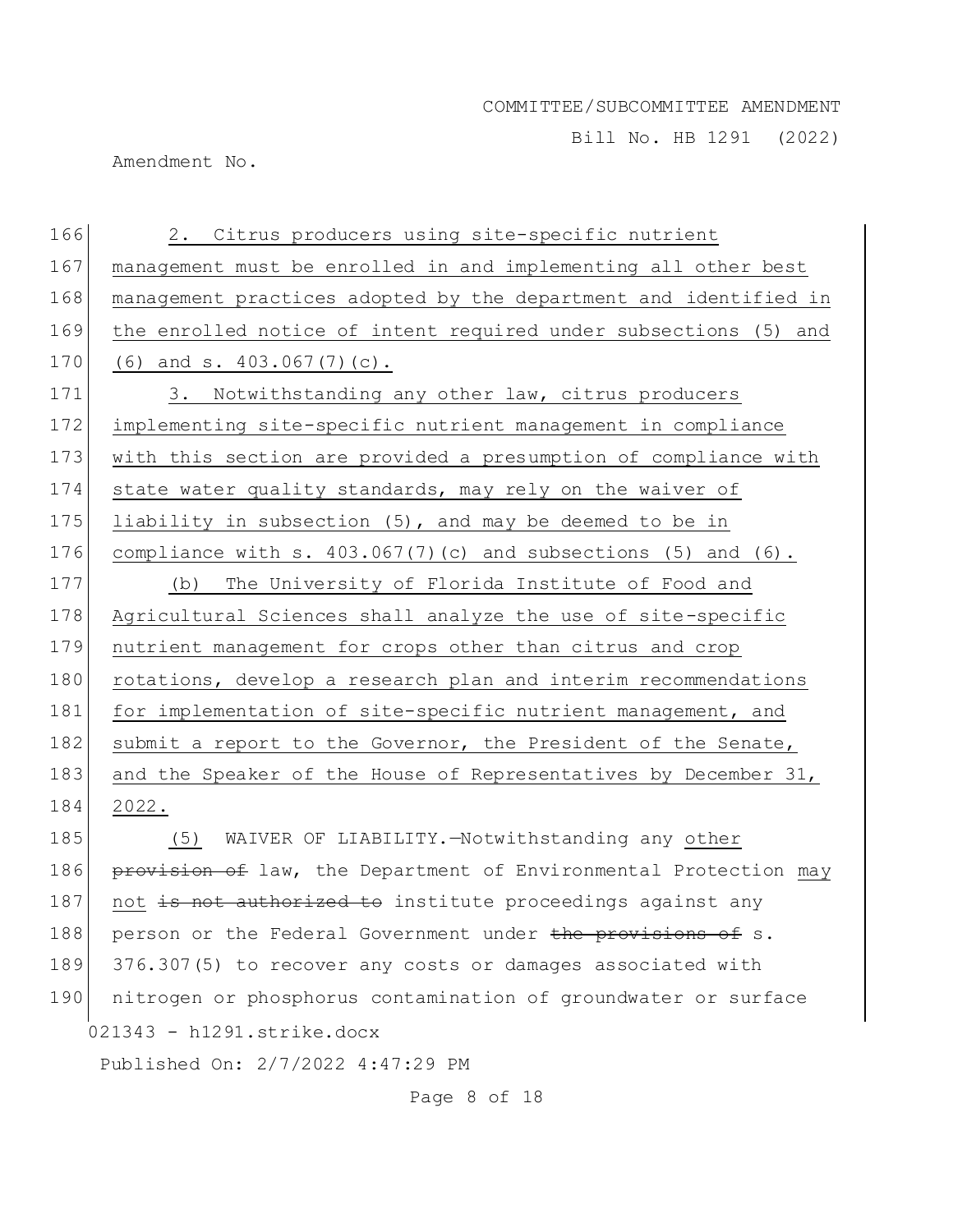Bill No. HB 1291 (2022)

Amendment No.

191 water, or the evaluation, assessment, or remediation of such 192 contamination of groundwater or surface water, including 193 sampling, analysis, and restoration of potable water supplies, 194 where the contamination of groundwater or surface water is 195 determined to be the result of the application of fertilizers or 196 other soil-applied nutritional materials containing nitrogen or 197 phosphorus, provided the property owner or leaseholder:

198 (a)1. Provides the department with a notice of intent to 199 implement applicable interim measures, best management 200 practices, or other measures adopted by the department which 201 practices or measures have been verified by the Department of 202 Environmental Protection to be effective; and

203 2. Implements applicable interim measures, best management 204 practices, or other measures as soon as practicable according to 205 rules adopted by the department or no longer applies fertilizers 206 or other soil-applied nutritional materials containing nitrogen 207 or phosphorus; or

208 (b) No longer applies fertilizers or other soil-applied 209 nutritional materials containing nitrogen or phosphorus as of 210 the effective date of this section.

021343 - h1291.strike.docx 211 (6)(5) COMPLIANCE.-If the property owner or leaseholder 212 implements interim measures, best management practices, or other 213 measures adopted by the department which practices or measures 214 have been verified by the Department of Environmental Protection 215 to be effective, and complies with the following, there is a

Published On: 2/7/2022 4:47:29 PM

Page 9 of 18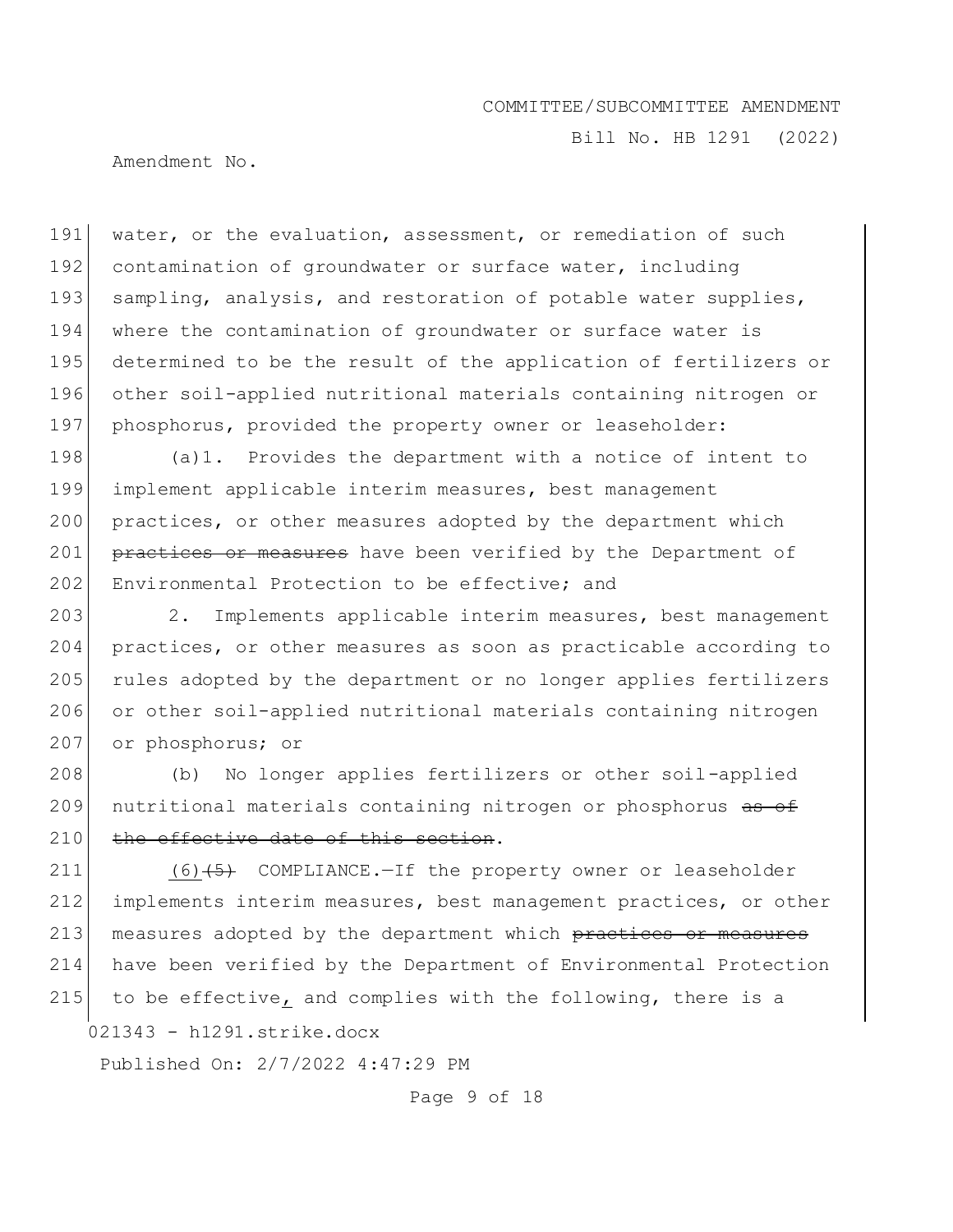Bill No. HB 1291 (2022)

Amendment No.

216 presumption of compliance with state water quality standards for 217 such criteria under this section and s.  $403.067(7)(c)$  with 218 respect to the application of fertilizers or other soil-applied 219 nutritional materials containing nitrogen or phosphorus:

 $220$  (a)1. Provides the department with a notice of intent to 221 implement applicable interim measures, best management 222 practices, or other measures adopted by the department; and

223 2. Implements applicable interim measures, best management 224 practices, or other measures as soon as practicable according to 225 rules adopted by the department or no longer applies fertilizers 226 or other soil-applied nutritional materials containing nitrogen 227 or phosphorus; or

228 (b) No longer applies fertilizers or other soil-applied 229 nutritional materials containing nitrogen or phosphorus as of 230 the effective date of this section.

231  $(7)$  (6) RULEMAKING. The department, in consultation with 232 the Department of Environmental Protection, the Department of 233 Health, the water management districts, environmental groups, 234 the fertilizer industry, and representatives from the affected 235 farming groups, shall adopt rules to:

236 (a) Specify the requirements of interim measures, best 237 management practices, or other measures to be implemented by 238 property owners and leaseholders.

021343 - h1291.strike.docx 239 (b) Establish procedures for property owners and 240 leaseholders to submit the notice of intent to implement and

Published On: 2/7/2022 4:47:29 PM

Page 10 of 18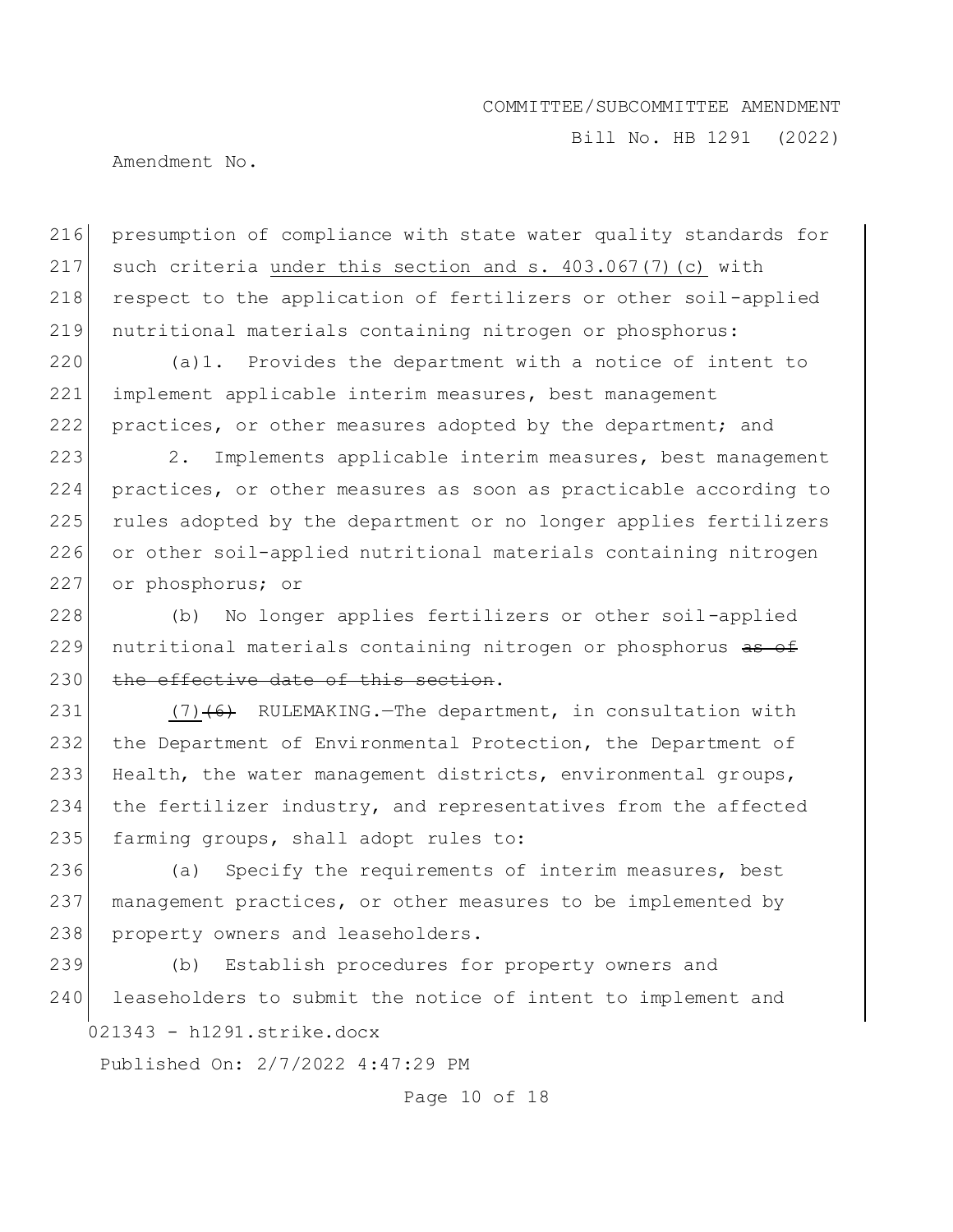Bill No. HB 1291 (2022)

Amendment No.

241 comply with interim measures, best management practices, or 242 other measures.

243 (c) Establish schedules for implementation of interim 244 measures, best management practices, or other measures.

245 (d) Establish a system to assure the implementation of 246 best management practices, including recordkeeping requirements.

 $247$  (8)<del>(7)</del> OTHER PROVISIONS.

 (a) This section does not limit the authority of the Department of Environmental Protection to regulate discharges associated with the commercial feeding of livestock and poultry 251 defined in chapter 585, including that of dairy farm and egg production operations, or the disposal of sludge, residuals, or septage. This paragraph does not grant additional authority to 254 regulate these discharges.

255 (b) This section does not limit federally delegated 256 regulatory authority.

257 (c) The Department of Environmental Protection may adopt 258 rules to establish criteria for dairy farms which provide 259 reasonable assurance that state nitrate groundwater quality 260 standards will not be violated and which, provided such criteria 261 are met, shall prohibit the Department of Environmental 262 Protection from instituting proceedings against any dairy farmer 263 under the provisions of s. 376.307(5) and shall provide a 264 presumption of compliance with safe nitrate groundwater quality 265 standards.

021343 - h1291.strike.docx

Published On: 2/7/2022 4:47:29 PM

Page 11 of 18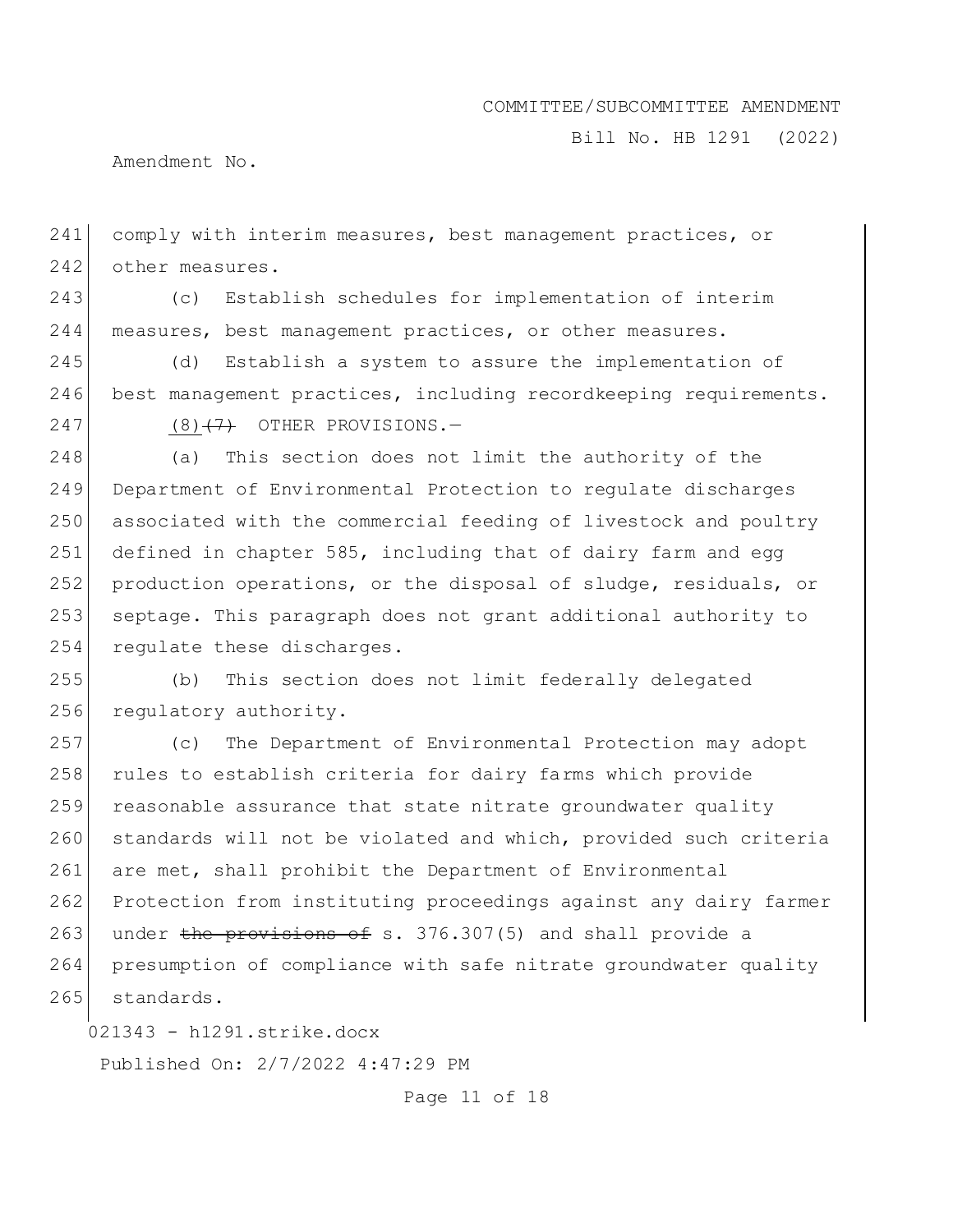Bill No. HB 1291 (2022)

Amendment No.

| 266                        | This section, except for subsection (2), does not<br>(d)                       |
|----------------------------|--------------------------------------------------------------------------------|
| 267                        | apply to the manufacture, mixing, or blending of fertilizer,                   |
| 268                        | including fertilizer containing sludge, residuals, or septage.                 |
| 269                        | $(9)$ (4) EXPIRATION OF PROVISIONS. - Subsection (4) expires on                |
| 270                        | December 31, 2027. Subsections $(1)$ , $(2)$ , $(3)$ , $(5)$ $(4)$ , and $(7)$ |
| 271                        | (6) expire on December 31, 2032 2022. Subsections (6) (5) and                  |
| 272                        | $(8)$ $(7)$ expire on December 31, 2037 <del>2027</del> .                      |
| 273                        | Section 3. Paragraph (c) of subsection (7) of section                          |
| 274                        | 403.067, Florida Statutes, is amended to read:                                 |
| 275                        | 403.067 Establishment and implementation of total maximum                      |
| 276                        | daily loads. $-$                                                               |
| 277                        | DEVELOPMENT OF BASIN MANAGEMENT PLANS AND<br>(7)                               |
| 278                        | IMPLEMENTATION OF TOTAL MAXIMUM DAILY LOADS.-                                  |
| 279                        | (c) Best management practices.-                                                |
| 280                        | The department, in cooperation with the water<br>1.                            |
| 281                        | management districts and other interested parties, as                          |
| 282                        | appropriate, may develop suitable interim measures, best                       |
| 283                        | management practices, or other measures necessary to achieve the               |
| 284                        | level of pollution reduction established by the department for                 |
| 285                        | nonagricultural nonpoint pollutant sources in allocations                      |
| 286                        | developed pursuant to subsection (6) and this subsection. These                |
| 287                        | practices and measures may be adopted by rule by the department                |
| 288                        | and the water management districts and, where adopted by rule,                 |
| 289                        | shall be implemented by those parties responsible for                          |
| 290                        | nonagricultural nonpoint source pollution.                                     |
| 021343 - h1291.strike.docx |                                                                                |
|                            | Published On: 2/7/2022 4:47:29 PM                                              |

Page 12 of 18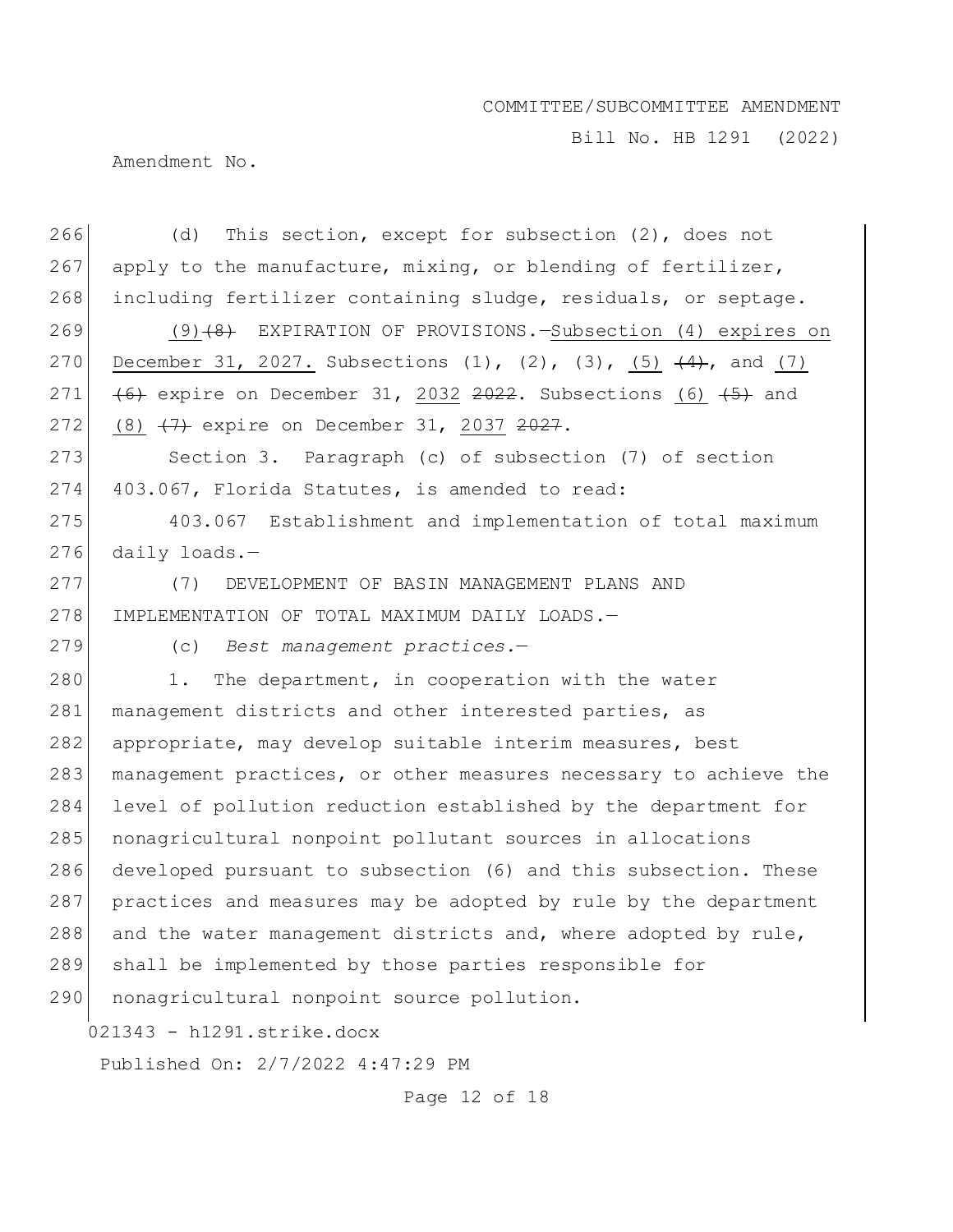Bill No. HB 1291 (2022)

Amendment No.

291 2. The Department of Agriculture and Consumer Services may 292 develop and adopt by rule pursuant to ss.  $120.536(1)$  and  $120.54$ 293 suitable interim measures, best management practices, or other measures necessary to achieve the level of pollution reduction 295 established by the department for agricultural pollutant sources in allocations developed pursuant to subsection (6) and this subsection or for programs implemented pursuant to paragraph  $(12)$  (b). These practices and measures may be implemented by those parties responsible for agricultural pollutant sources, and the department, the water management districts, and the Department of Agriculture and Consumer Services shall assist with implementation. In the process of developing and adopting 303 rules for interim measures, best management practices, or other measures, the Department of Agriculture and Consumer Services shall consult with the department, the Department of Health, the 306 water management districts, representatives from affected 307 farming groups, and environmental group representatives. Such rules must also incorporate provisions for a notice of intent to implement the practices and a system to assure the implementation of the practices, including site inspection and recordkeeping requirements.

021343 - h1291.strike.docx 312 3. When interim measures, best management practices, or 313 other measures are adopted by rule, the effectiveness of such 314 practices in achieving the levels of pollution reduction 315 established in allocations developed by the department pursuant

Published On: 2/7/2022 4:47:29 PM

Page 13 of 18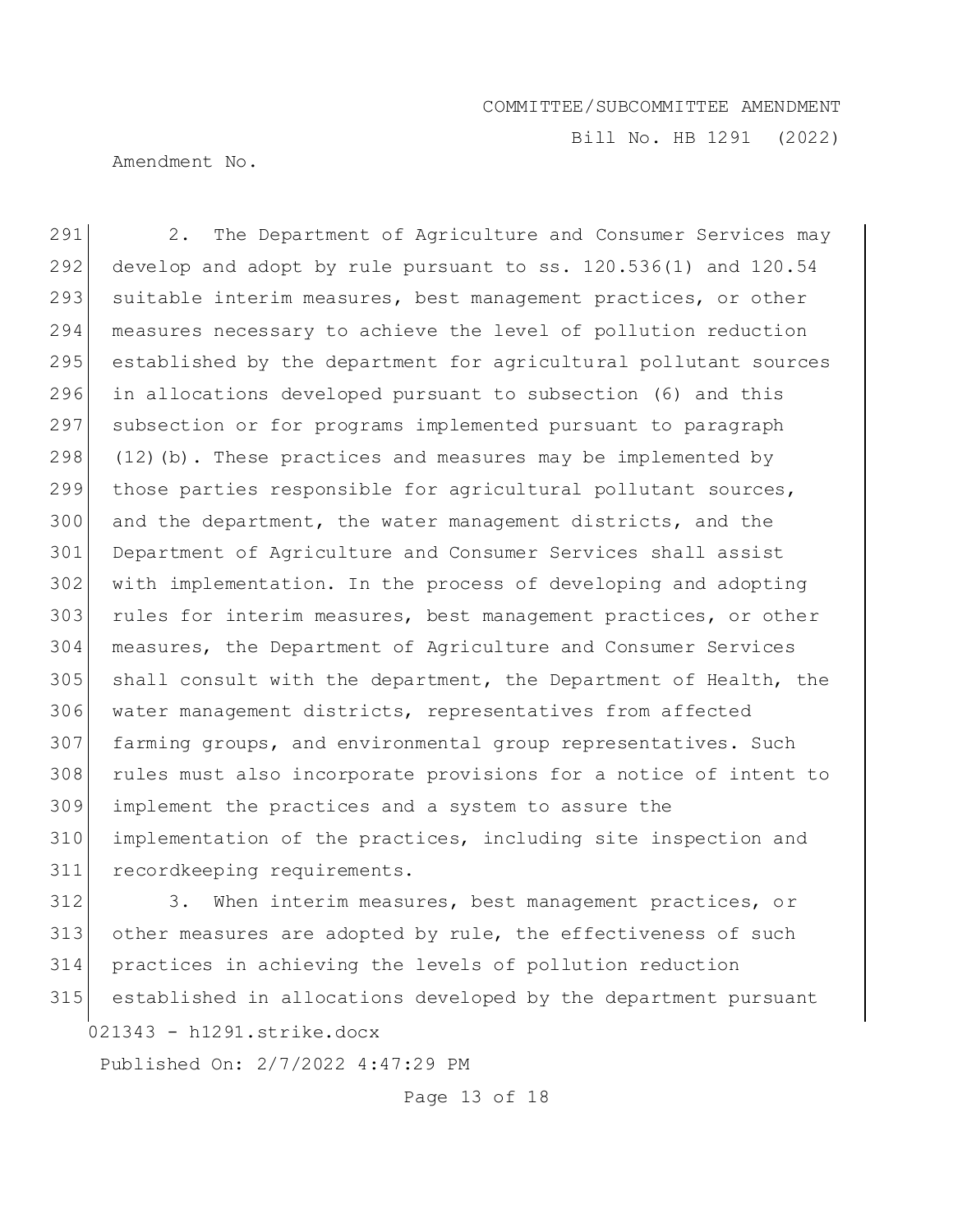Bill No. HB 1291 (2022)

Amendment No.

021343 - h1291.strike.docx to subsection (6) and this subsection or in programs implemented pursuant to paragraph (12)(b) must be verified at representative sites by the department. The department shall use its best professional judgment in making the initial verification that the best management practices are reasonably expected to be 321 effective and, when applicable, shall notify the appropriate water management district or the Department of Agriculture and Consumer Services of its initial verification before the adoption of a rule proposed pursuant to this paragraph. Implementation, in accordance with rules adopted under this paragraph, of practices that have been initially verified to be effective, or verified to be effective by monitoring at 328 representative sites, by the department, or are authorized by  $s$ . 576.045, shall provide a presumption of compliance with state water quality standards and release from s. 376.307(5) for those pollutants addressed by the practices, and the department is not authorized to institute proceedings against the owner of the source of pollution to recover costs or damages associated with the contamination of surface water or groundwater caused by 335 those pollutants. Research projects funded by the department, a water management district, or the Department of Agriculture and Consumer Services to develop or demonstrate interim measures or best management practices shall be granted a presumption of compliance with state water quality standards and a release from s. 376.307(5). The presumption of compliance and release is

Published On: 2/7/2022 4:47:29 PM

Page 14 of 18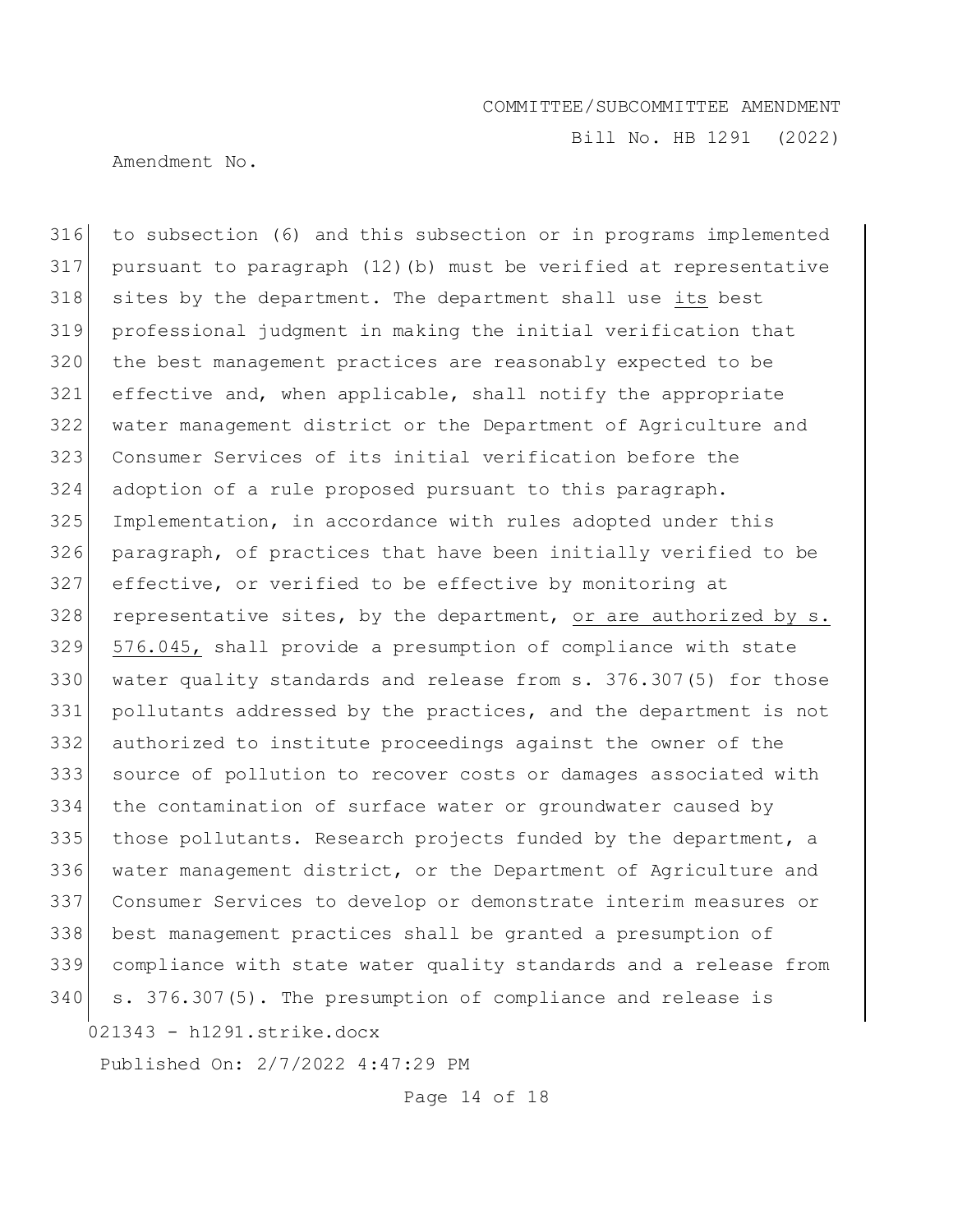Bill No. HB 1291 (2022)

Amendment No.

 limited to the research site and only for those pollutants 342 addressed by the interim measures or best management practices. Eligibility for the presumption of compliance and release is limited to research projects on sites where the owner or operator of the research site and the department, a water management district, or the Department of Agriculture and Consumer Services have entered into a contract or other agreement that, at a minimum, specifies the research objectives, the cost-share responsibilities of the parties, and a schedule that details the beginning and ending dates of the project.

351 4. When water quality problems are demonstrated, despite the appropriate implementation, operation, and maintenance of best management practices and other measures required by rules adopted under this paragraph, the department, a water management district, or the Department of Agriculture and Consumer Services, in consultation with the department, shall institute a 357 reevaluation of the best management practice or other measure. If the reevaluation determines that the best management practice or other measure requires modification, the department, a water 360 management district, or the Department of Agriculture and Consumer Services, as appropriate, shall revise the rule to require implementation of the modified practice within a 363 reasonable time period as specified in the rule.

021343 - h1291.strike.docx

Published On: 2/7/2022 4:47:29 PM

Page 15 of 18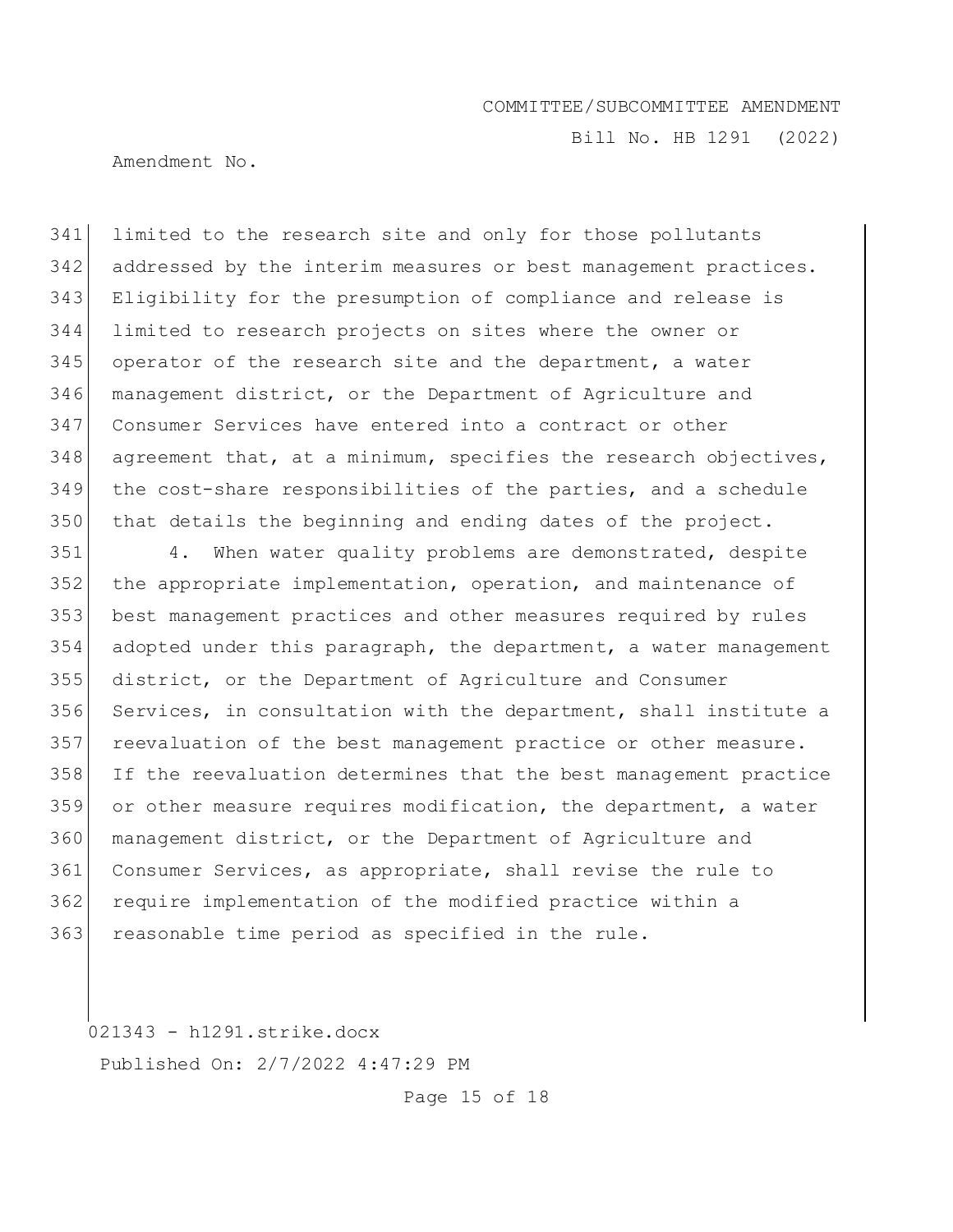Bill No. HB 1291 (2022)

Amendment No.

364 5. Subject to subparagraph 6., the Department of 365 Agriculture and Consumer Services shall provide to the 366 department information obtained pursuant to subparagraph (d)3.

 6. Agricultural records relating to processes or methods 368 of production, costs of production, profits, or other financial information held by the Department of Agriculture and Consumer 370 Services pursuant to subparagraphs  $3.$ ,  $4.$ , and  $5.$  or pursuant to 371 any rule adopted pursuant to subparagraph 2. are confidential 372 and exempt from s.  $119.07(1)$  and s.  $24(a)$ , Art. I of the State Constitution. Upon request, records made confidential and exempt pursuant to this subparagraph shall be released to the department or any water management district provided that the confidentiality specified by this subparagraph for such records is maintained.

378 7. Subparagraphs 1. and 2. do not preclude the department or water management district from requiring compliance with water quality standards or with current best management practice requirements in any applicable regulatory program authorized by 382 law for the purpose of protecting water quality. Additionally, subparagraphs 1. and 2. are applicable only to the extent that they do not conflict with any rules adopted by the department that are necessary to maintain a federally delegated or approved 386 program.

387 Section 4. This act shall take effect July 1, 2022.

388

021343 - h1291.strike.docx

Published On: 2/7/2022 4:47:29 PM

Page 16 of 18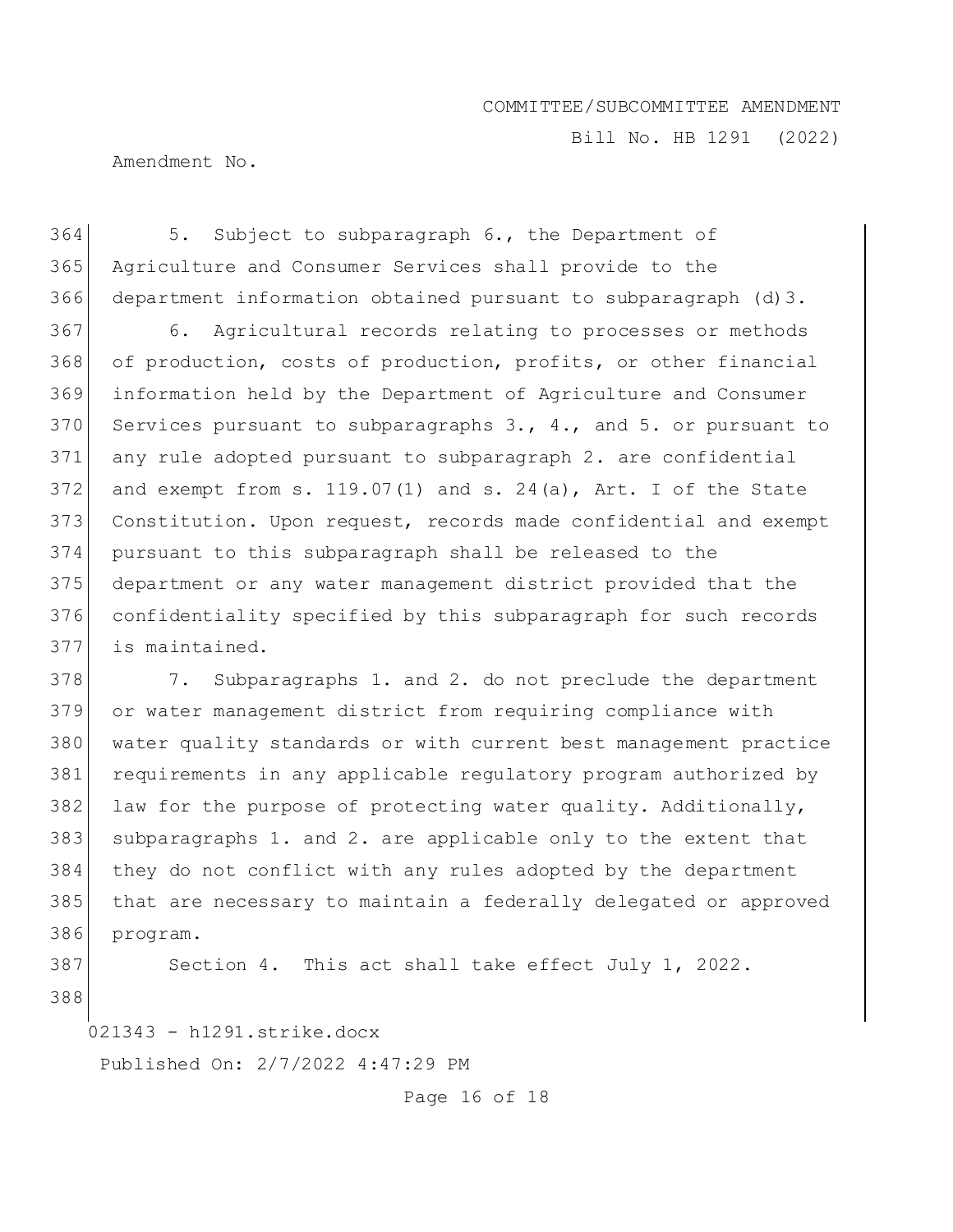Bill No. HB 1291 (2022)

Amendment No.

| 389 |                                                             |
|-----|-------------------------------------------------------------|
| 390 | TITLE AMENDMENT                                             |
| 391 | Remove everything before the enacting clause and insert:    |
| 392 | A bill to be entitled                                       |
| 393 | An act relating to nutrient application rates; amending s.  |
| 394 | 576.011, F.S.; defining the terms "certified professional"  |
| 395 | and "site-specific nutrient management"; amending s.        |
| 396 | 576.045, F.S.; providing legislative findings and intent;   |
| 397 | authorizing the use of site-specific nutrient management in |
| 398 | specified circumstances; authorizing citrus producers to    |
| 399 | use written recommendations from certified professionals to |
| 400 | tailor their recommended nutrient application rates under   |
| 401 | certain circumstances; requiring citrus producers to keep   |
| 402 | records regarding the determination that the published      |
| 403 | nutrient application rates are not appropriate and any      |
| 404 | recommendations for site-specific nutrient management for a |
| 405 | specified period of time; requiring producers using site-   |
| 406 | specific nutrient management to enroll in and implement     |
| 407 | certain applicable best management practices; providing a   |
| 408 | presumption of compliance with certain requirements for     |
| 409 | producers using site-specific nutrient management;          |
| 410 | directing the University of Florida Institute of Food and   |
| 411 | Agricultural Sciences to analyze the use of site-specific   |
| 412 | nutrient management for certain crops, develop a research   |
| 413 | plan and certain recommendations, and submit a report to    |
|     | 021343 - h1291.strike.docx                                  |

Published On: 2/7/2022 4:47:29 PM

Page 17 of 18